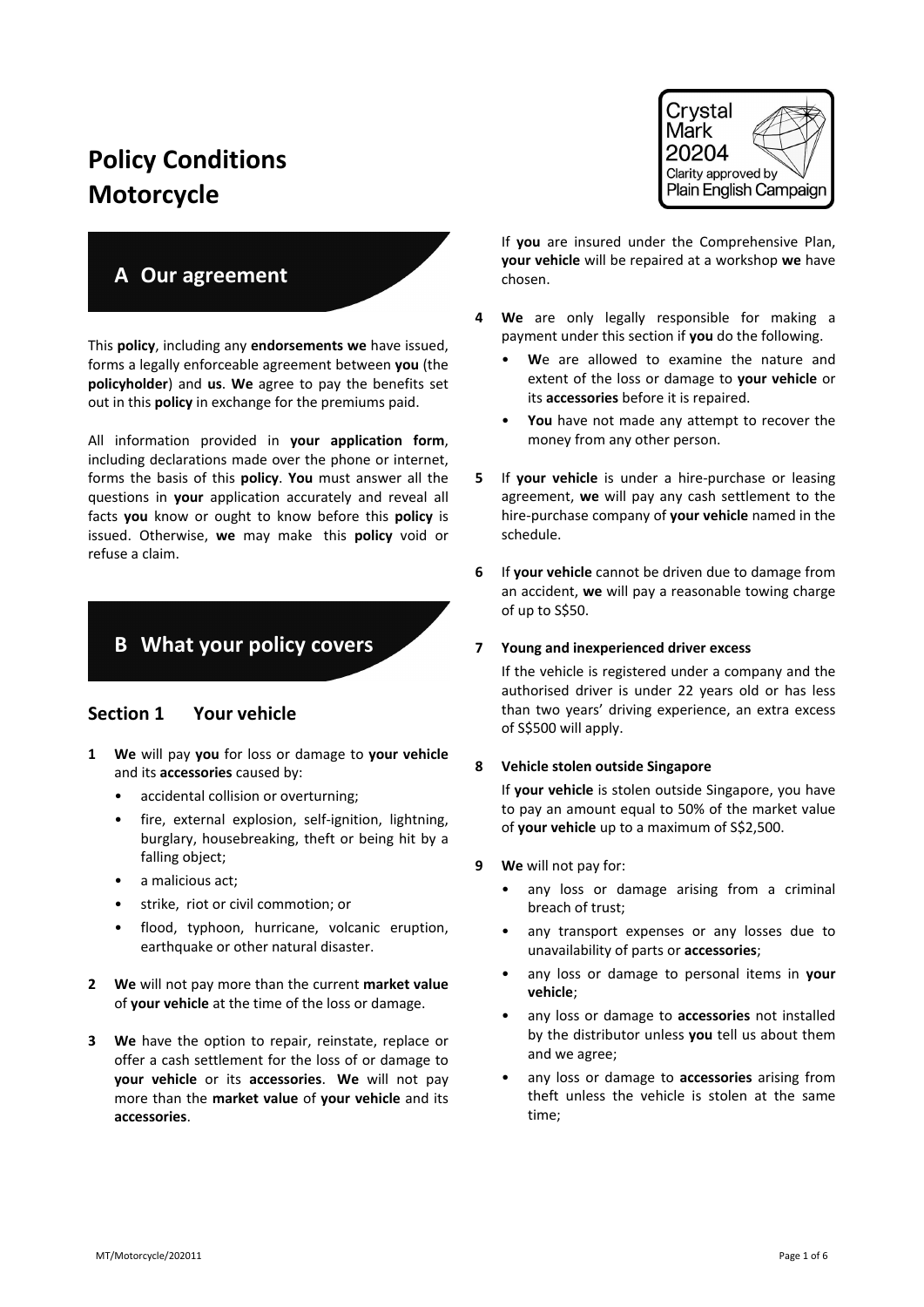- any loss or damage caused to **your vehicle** arising from its use before all necessary repairs are carried out;
- loss in value, wear and tear, mechanical or electrical breakdowns;
- failures or breakages of **your vehicle** and existing damage that was not caused by or during the accident;
- only damage to tyres or rims unless **your vehicle** suffers other damage at the same time;
- loss or damage to **your vehicle** while being transported by sea (including loading and unloading as part of the journey);
- **excess** and young and inexperienced driver excess and its Goods and Services Tax (GST) if this applies; and
- any indirect loss whatsoever.

The **excess** and young and inexperienced driver excess will not apply to any loss or damage to **your vehicle** caused by fire or theft.

## **Section 2 Your legal responsibility to others (third parties)**

- **1 We** will provide cover for **you**, **your** named driver and **your** passenger against legal responsibility arising from any accident involving **your vehicle** for:
	- death of or bodily injury to any person; and
	- damage to property up to S\$500,000 for any one claim or series of claims arising out of any one accident.
- **2 We** will pay all costs and expenses paid or agreed to if **you** have **our** written permission beforehand under this section.
- **3 We** will not pay for:
	- death or bodily injury to any person employed by **you** or **your authorised driver** which arises in the course of their employment;
	- death or bodily injury which **you** or any third party can claim for under the Work Injury Compensation Act; or
	- loss of or damage to **your vehicle** or any property held in trust or owned by or in the care, custody or control of anyone that **we** cover under this section.

## **C What is not covered**

### **General exclusions**

#### **1 Driving and use**

**We** will not pay for any accident, loss, damage, injury or liability where **your vehicle** is being used or driven:

- outside the 'limitations as to use' as shown in the certificate of insurance;
- by anyone other than the **named driver** shown in the schedule or certificate of insurance except for a company-registered vehicle;
- by anyone not allowed to drive in line with the licensing or other laws or regulations to drive;
- by anyone who is trying to hurt themselves or commit suicide;
- by anyone under the influence of alcohol or drugs or medication;
- when it is not registered under the Road Traffic Act (Chapter 276) or when its registration under the Road Traffic Act (Chapter 276) has been cancelled under the relevant conditions; or
- with modifications that have not been approved by the Land Transport Authority in line with the Road Traffic (Motor Vehicles, Registration and Licensing) Rules or by any relevant regulatory authority.

### **2 Seating capacity**

**We** will not pay for any accident, loss, damage, injury or legal responsibility if the number of people (including the driver) in **your vehicle** at the time of the accident is more than its legal seating capacity.

### **3 Deliberate actions or failure to act**

**We** will not pay for any accident, loss, damage, injury or liability if the claim is:

- in any way fraudulent;
- deliberately exaggerated;
- supported by false declarations or documents;
- due to loss or damage deliberately caused by **you** or a person acting with **your** permission; or
- due to using the vehicle if it breaks any laws, rules or regulations.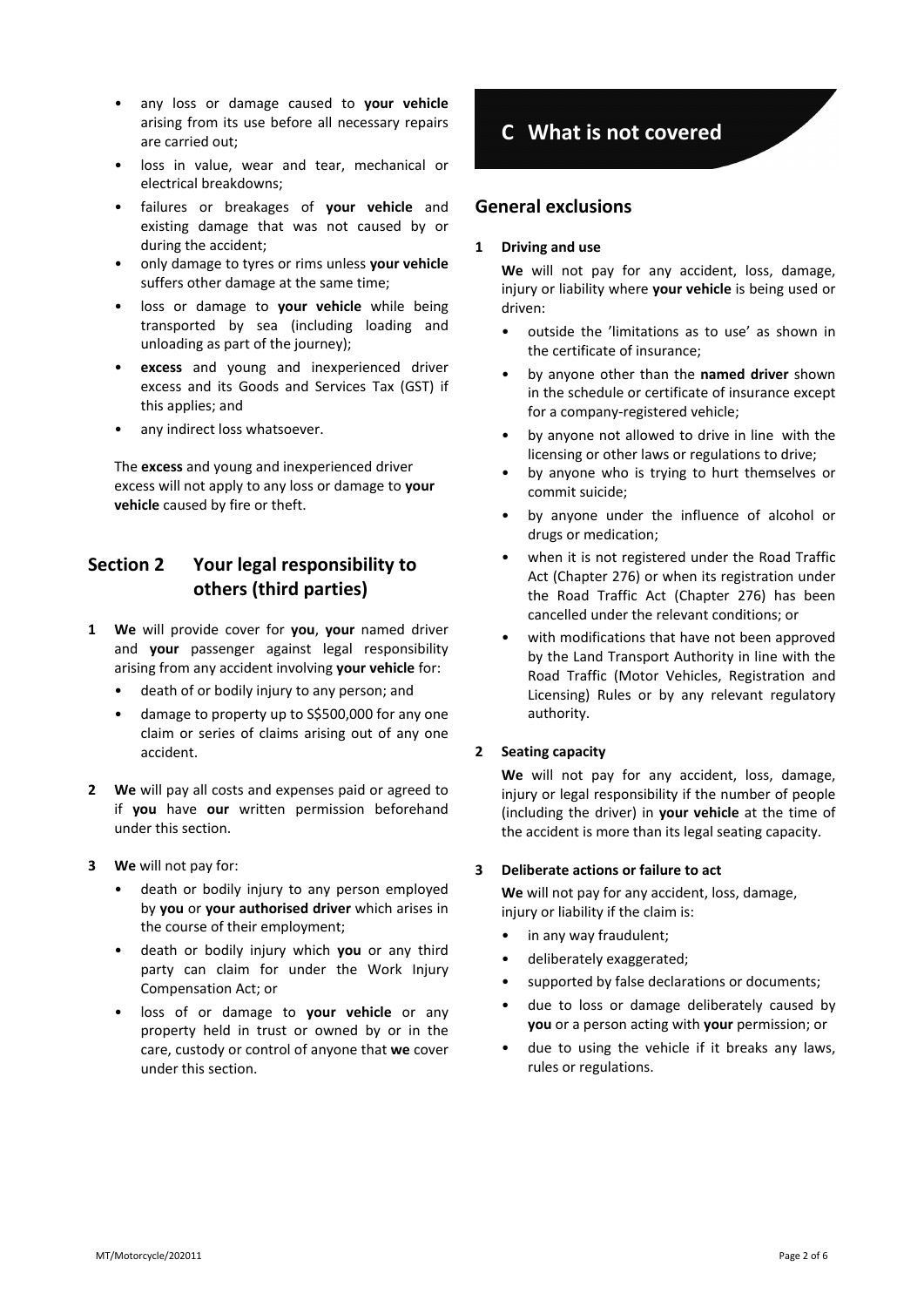#### **4 Liability under a contract**

**We** will not pay for any liability that **you** have agreed to take on under an agreement, which **you** would not otherwise have if the agreement did not exist.

#### **5 War and civil war risks**

**We** will not pay for any legal responsibility for loss or damage directly or indirectly caused by or as a result of:

- war, invasion or any similar event; or
- riot, mutiny, civil commotion, uprising or rebellion.

#### **6 Terrorism**

**We** will not pay for any legal responsibility for loss or damage directly or indirectly caused by or as a result of any **act of terrorism**.

This also means loss, damage, cost or expense directly or indirectly caused by, resulting from or in connection with any action taken to control, prevent, suppress or in any way relating to any **act of terrorism**.

#### **7 Nuclear risks**

**We** will not pay for any losses directly or indirectly arising out of, contributed to or caused by, or resulting from or in connection with any act of **nuclear**, **chemical or biological terrorism**, even if there is another cause or event which contributes to the loss.

**We** will not pay for any loss, damage, injury or death caused by or arising from radioactivity or from using any nuclear fuel, material or waste or from it escaping.

#### **8 Where judgements are made**

The cover under this **policy** will not apply to judgements which are not originally delivered in the Republic of Singapore or received from a court within West Malaysia.

## **D Your responsibilities**

### **General conditions**

The following conditions apply to any claim made under this **policy**. If you fail to comply with any of these conditions, you may not receive any benefits in respect of that claim.

#### **1 Maintaining your vehicle**

**You** must maintain **your vehicle** in an efficient and roadworthy condition.

#### **2 Precautions**

**You** must take all reasonable precautions to reduce or remove the risk of damage, loss or injury.

If **your vehicle** is involved in any accident or breakdown, it must not be left unattended unless **you** take all necessary and proper precautions to prevent any further loss or damage to **your vehicle** or to anyone else.

#### **3 Reporting an accident**

If **your vehicle** is lost, damaged or involved in an accident, whether or not it would give rise to a claim, **you** must do the following.

- **You** must report the accident, loss or damage to **us** within 24 hours or by the next working day.
- **You** must make **your vehicle** available for inspection at an accident reporting centre, whether or not **your vehicle** has suffered any visible damage and whether or not **you** plan to claim under this **policy** or claim against any other person.
- **You** must tell **us** immediately about any claim by someone else or any writ, summons, offer of composition or notice of any other proceedings **you** have received.
- **You** must not admit legal responsibility or make any offer or payment without **our** written permission.
- You must report to the police and co-operate with **us** in convicting the offender in the case of theft or other criminal act that may give rise to a claim under this **policy**.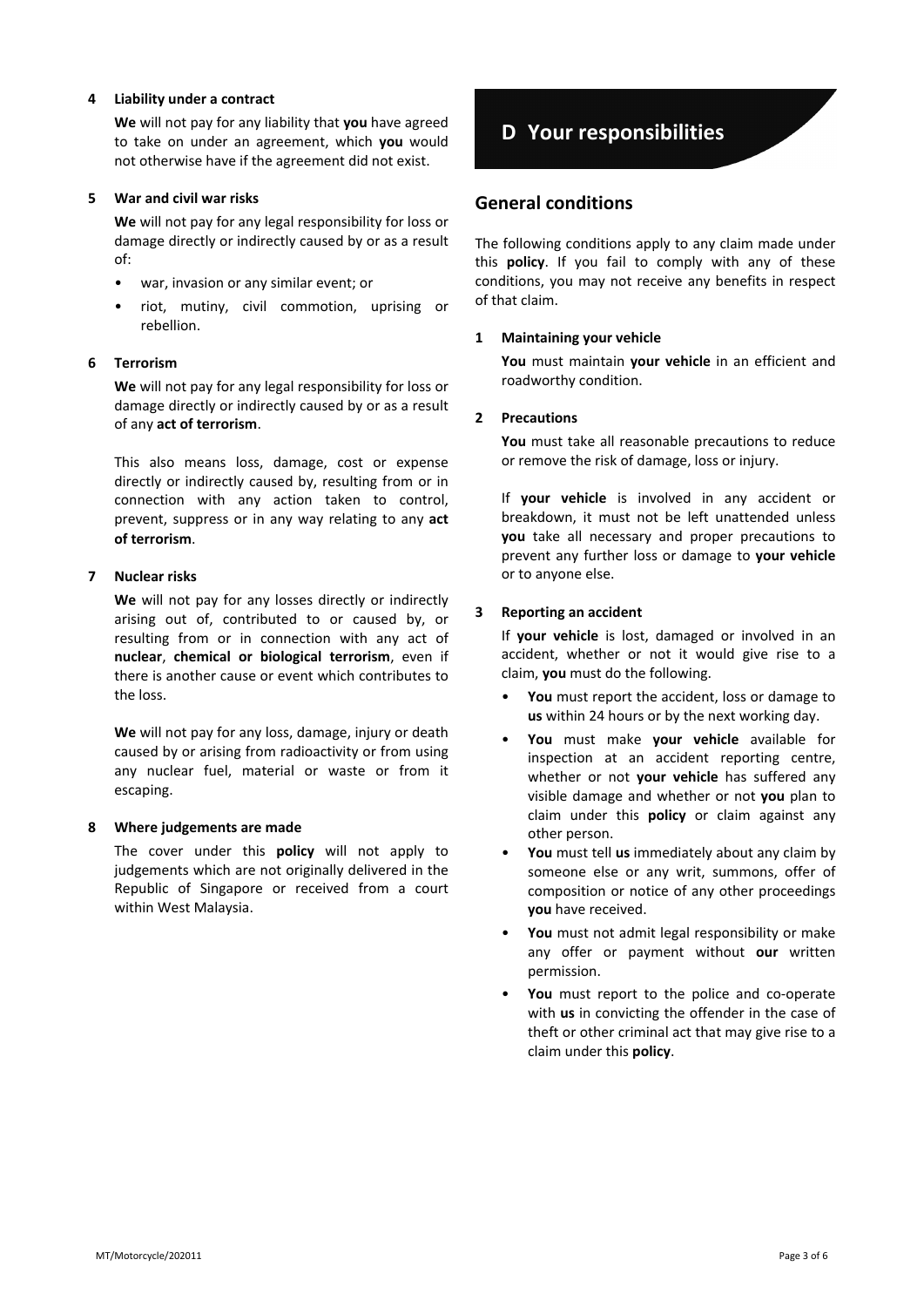### **4 Carrying out legal proceedings**

**You** must:

- give **us** all information, documents and help **we** may need from **you**, **your** employees, servants or agents, including any changes in the contact details; and
- get the full co-operation and help of **your** authorised driver and passengers, including interviews and coming to court if **we** reasonably ask so **we** can handle the claim.

#### **We** can:

- carry out, defend, settle or otherwise deal with all proceedings relating to any claims, summons, criminal prosecution, inquest or any other inquiries; and
- pursue in **your** name for **our** benefit any claim paid by **us**.

#### **5 Prohibited persons**

**We** will end this policy, or not carry out any transaction under this policy such as not pay any benefit, if **you** are or any **relevant person** is a **prohibited person**, and **our** decision will be final. **We** will not refund any unutilized premium when this **policy** is ended.

**You** will inform **us** immediately if there is any change in **your** or any **relevant person**'s identity, status or identity documents.

#### **6 Payment before cover warranty**

- **We** (or **our** intermediary with whom you effected this insurance ("intermediary")) must receive the total premium due on or before the effective date of insurance.
- If the total premium is not paid and received in full by **us** or the intermediary on or before the effective date of insurance, this **policy** will not be valid and **we** will not pay any benefits.

## **E What you need to be aware of**

## **General information**

#### **1 Geographical limits**

This **policy** provides cover for any accident, loss, damage, injury or legal responsibility arising within the following geographical areas.

- The Republic of Singapore
- West Malaysia
- Part of Thailand within 80 km from the border of West Malaysia.

#### **2 No-claim discount (NCD)**

If there is no claim made under this **policy**, **we** will give **you** a discount on **your** premium on the following scale when **you** renew **your policy**.

| <b>Number of accident-free years</b> | <b>NCD</b> |
|--------------------------------------|------------|
| One year                             | 10%        |
| Two years                            | 15%        |
| Three or more years                  | 20%        |

If there is a claim made under the **policy**, **we** will reduce the discount to 0%.

You cannot transfer the no-claim discount to anyone else.

However, if **you** fail to report an accident under clause 3 of the general conditions, **we** will reduce **your** NCD as shown in the following table.

| <b>Existing NCD</b> | <b>After reduction</b> |
|---------------------|------------------------|
| 20%                 | 15%                    |
| 15%                 | 10%                    |
| 10%                 | 0%                     |
| 0%                  | 0%                     |

#### **3 Pairs and sets**

If the damaged item forms part of a set or a pair, the repair or replacement will only apply to the damaged item in that pair or set. For example, if one rim was damaged, **we** will only pay for the cost of one rim.

#### **4 Other insurance**

If any other insurance covers the same damage, loss or liability, **we** will pay only **our** share of any claim.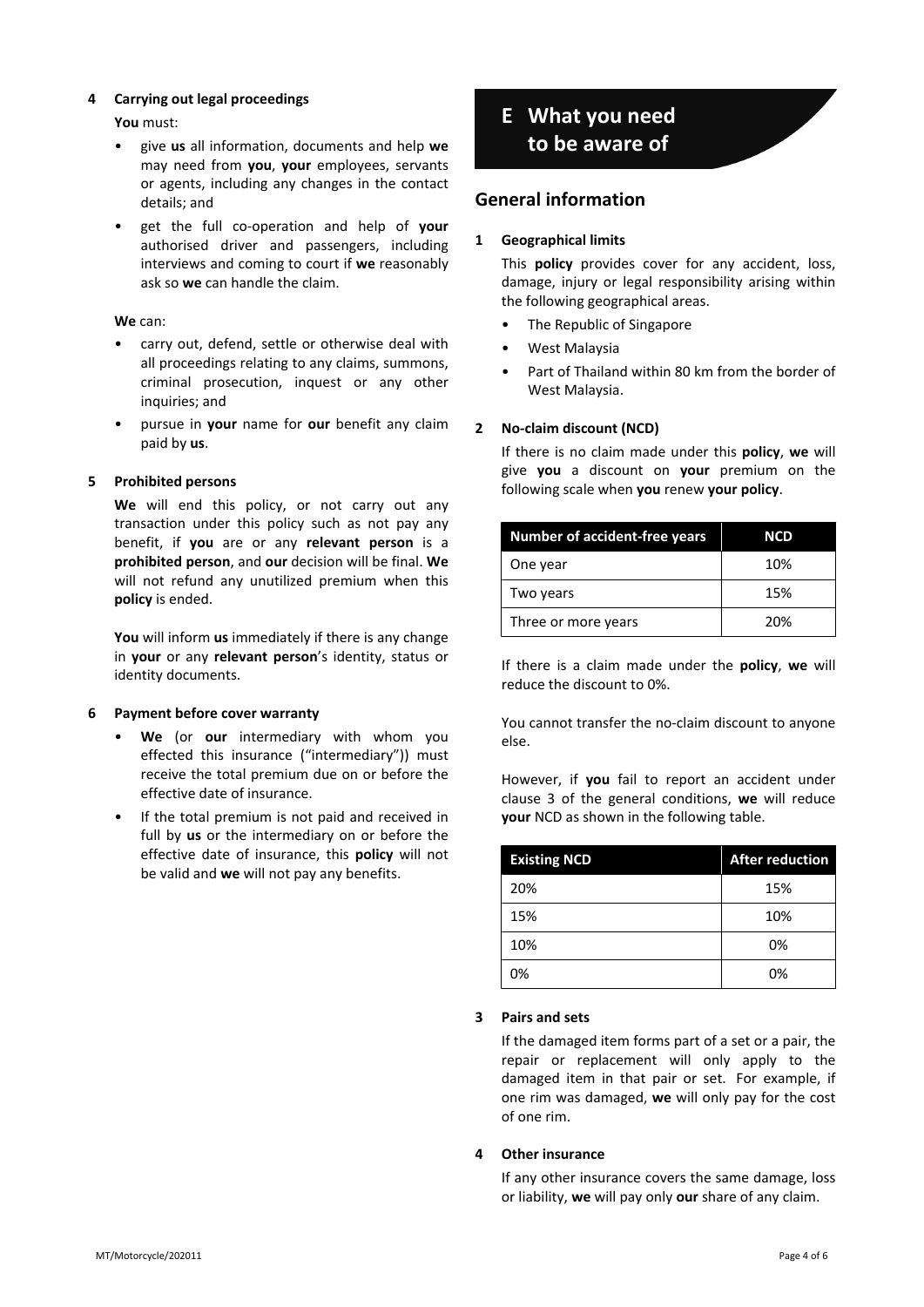#### **5 Governing laws**

This **policy** is governed by the laws of Singapore and any future changes to those laws.

#### **6 Avoiding certain terms and right of recovery**

**You** or **your** authorised driver will have to refund **us** any amount **we** have to pay under the following agreements.

- Motor Vehicles (Third Party Risks and Compensation) Act (Chapter 189)
- The Agreement between the Minister of Transport of the Government of Malaysia and the Motor Insurers' Bureau of West Malaysia on 15 January 1968
- The Agreement between the Minister of Finance of the Republic of Singapore and the Motor Insurers' Bureau of Singapore on the 22 February 1975
- Any later changes to any of these laws or agreements

This applies if **we** are not legally responsible under this **policy**.

#### **7 Excluding other people's rights**

A person who is not a party to this **policy** will have no right under the Contracts (Right of Third Parties) Act (Chapter 53B) to enforce any of its terms.

#### **8 Dealing with disputes**

Any dispute about any matter arising under, out of, or in connection with this **policy** will be referred to Financial Industry Disputes Resolution Centre Ltd (FIDREC). This applies as long as the dispute can be brought before FIDREC.

If the dispute cannot be referred to or dealt with by FIDREC, it will be referred to and finally resolved by arbitration in Singapore in line with the Arbitration Rules of the Singapore International Arbitration Centre which apply at that point in time.

#### **9 Cancellation**

**We** may cancel this **policy** by giving **you** seven days' notice at **your** last-known address. **You** may also cancel this **policy** by contacting **us** in writing or by phone. **We** will work out any refund of premium as follows.

| Premium<br>refund | 0.85 X the premium X the unexpired<br><b>period of insurance (days)</b> |
|-------------------|-------------------------------------------------------------------------|
|                   | the original period of insurance<br>(days)                              |

**If you take up another insurance policy with us within 90 days from the effective date this policy is cancelled, the following apply**.

| Premium<br>refund | premium X the unexpired <b>period of</b><br>insurance (days) |
|-------------------|--------------------------------------------------------------|
|                   | the original period of insurance<br>(days)                   |

However, **you** will not receive any refund of premium if:

- any claim has been made or has arisen under this **policy**;
- **we** have paid one or more claims under or in connection with this **policy**; or
- **your** premium refund is less than S\$5.

If **your policy** is cancelled before or after the effective date of insurance, **we** will charge a minimum premium of S\$26.75 (after GST).

## **F Definitions**

Any word or expression which has a specific meaning will have the same meaning wherever it appears in the policy documents.

**Accessories** refer to all audio, video and other standard equipment fitted into your vehicle by the manufacturer or distributor at the time your vehicle was originally bought. These standard fittings are covered under this policy. We will not cover any future additions unless you tell us about them and we agree. There may be an extra premium to be paid for these accessories.

**Act of terrorism** refers to an act (which may or may not involve using force or violence) by any person or group, committed for political, religious, ideological or similar purposes, with the aim of influencing any government or to put the public, or any section of the public, in fear.

**Application form** refers to the filled-in application form signed by you for a motor insurance policy.

**Biological agent** refers to any pathogenic (disease producing) micro-organism or biologically produced poison including genetically modified and chemically synthesized toxins which cause illness or death in humans, animals or plants.

**Chemical agent** refers to any compound which, when suitably passed into the atmosphere, produces damaging or lethal effects on people, animals, plants or property.